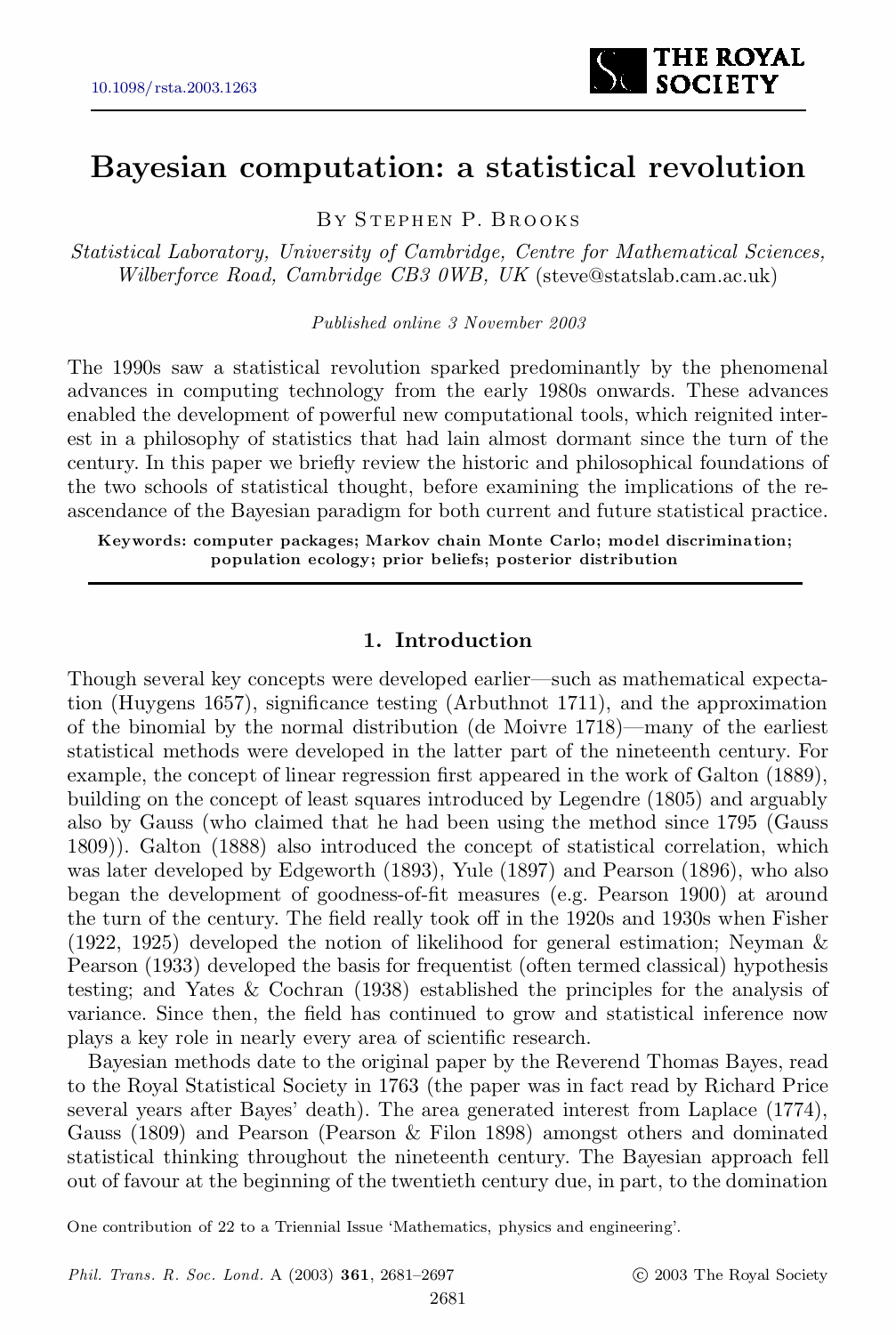of the field by staunch opponents such as Neyman and Fisher, who held philosophical objections to the subjectivity of the Bayesian approach. Nonetheless, Bayesian stalwarts such as Jeffreys (1939), Savage (1954), Lindley (1965) and de Finetti (1970) kept the Bayesian flame alive by continuing to advocate Bayesian methods as remedies for certain deficiencies in the frequentist approach. It was not until the late 1980s that the Bayesian approach began to re-emerge, motivated both by rapid recent developments in computing and by the growing desire to describe increasingly complex scientific phenomena that older sampling theories were ill equipped to address. Since then the Bayesian approach has begun to dominate statistical research once more with new computational tools providing a far more flexible framework for statistical inference matching exactly the increasing complexity of scientific research as we move into the twenty-first century.

#### 2. Two approaches to statistical inference

The two competing approaches to statistical inference are perhaps best explained in the context of a simple example. Suppose that we wish to toss a single coin,  $X$ . Our statistical model places a probability, say  $\theta$ , on it coming down heads  $(X = 1)$  and a probability,  $1 - \theta$ , of it coming down tails  $(X = 0)$ . This is a statistical model parametrized by the unknown probability  $\theta$  which simply says that  $Prob(X = 1) = \theta$ and  $\text{Prob}(X = 0) = 1 - \theta$ . In fact, we can write down a general formula which covers both cases, i.e.

$$
Prob(X = x) = \theta^x (1 - \theta)^{1 - x} = f(x | \theta), \text{ for } x = 0 \text{ and } x = 1.
$$

Given a whole series of n coin tosses  $X_1, \ldots, X_n$  we can write down a joint probability for all n outcomes:  $f(x_1, \ldots, x_n | \theta)$ , which is read aloud as 'the joint probability distribution, f, of  $x_1$  up to  $x_n$  given the value of  $\theta$ ' and explicitly states the dependence of the series of observed coin tosses on the value of the parameter  $\theta$ . This joint probability distribution then forms the basis for statistical inference, whichever inferential approach is used.

#### (*a*) *The frequentist approach*

Statistical inference is essentially an inversion problem. Given a parametric model and associated parameter values, it is possible to predict potential outcomes. For example, given the probability distribution above and the value of  $\theta$  it would be possible to simulate or predict the outcomes of the coin-tossing experiment. However, in practice, it is the outcome of the experiment that is observed and the values of the parameters that are unknown. For example, we might observe three coin tosses each of which were heads and wish to infer from these observations what the value of  $\theta$ (i.e. the probability of a head) might be. In this case it seems reasonable to consider

 $\dagger$  Note that a tossed coin caught in mid-air will always have probability  $\theta = \frac{1}{2}$ . Coins can only be biased if allowed to land and bounce after being tossed. Alternatively, coins can be spun rather than tossed (see, for example, Gelman  $\&$  Nolan 2002,  $\S 7.6$ ).

 $\ddagger$  With independent coin tosses,

$$
f(x_1,\ldots,x_n\mid\theta)=\prod_{i=1}^n f(x_i\mid\theta).
$$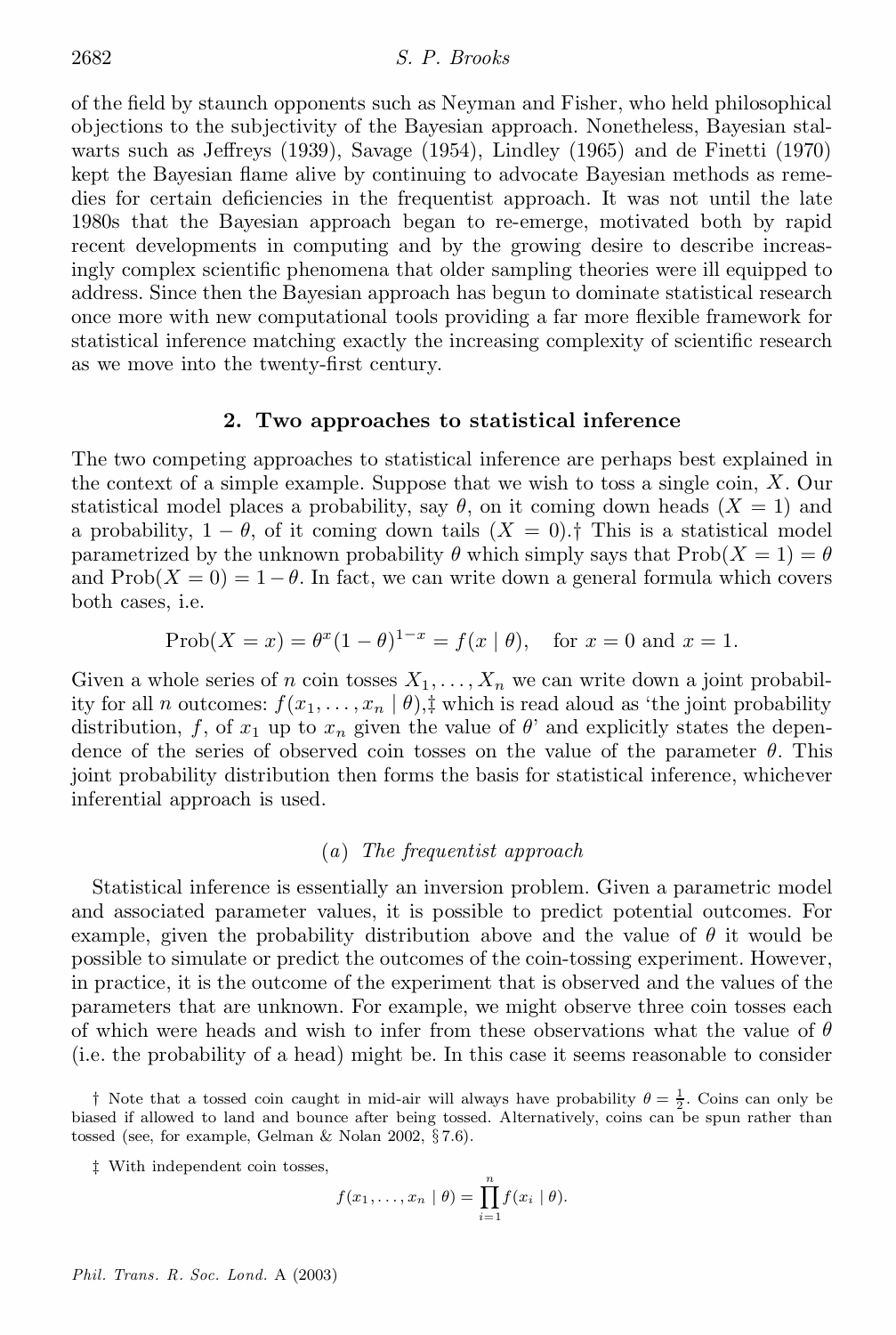*inverting* the joint probability distribution and to think of it not as a function of x given the value of  $\theta$ , but as a function of  $\theta$  given the observed values of x, i.e. to set  $l(\theta \mid x_1, \ldots, x_n) = f(x_1, \ldots, x_n \mid \theta)$ . This function l is referred to as the likelihood function and is the basis for frequentist statistical inference.

The likelihood is used to compare different candidate values for the model parameters. The parameter values which lead to the highest value of the likelihood function are considered to be the best and are known as the maximum likelihood estimates (MLEs) for the 'true values' of the model parameters.

In practical terms, this means that the frequentist approach to inference involves the maximization of a function of the model parameters. In some simple cases, this maximization can be performed analytically: by taking derivatives of the likelihood function, for example. However, for more complex examples numerical optimization procedures are required, which treat the likelihood function as a multi-dimensional surface where the height of the surface at any vector point  $\theta$  is given by the likelihood at that point. Such methods can involve substantial computational expense and often suffer from a lack of reliability in that many optimization routines are liable to become stuck in local rather than global optima. Though comparable problems also occur with the corresponding Bayesian tools, these can often be more easily overcome within the Bayesian paradigm using the powerful new computational tools that we shall introduce in  $\S 3$ .

An important issue in parameter estimation is the quantification of the uncertainty surrounding the ability of our estimate to reflect the truth. The frequentist approach to this problem relies on the *strong repeated sampling principle* and assesses the performance of our statistical estimation procedure for a single sample of data on the basis of the expected long-run performance given a hypothetical series of datasets collected under identical conditions. An obvious consequence of this is the frequentist 95% confidence interval, which, for a model parameter  $\theta$ , represents an interval on the real line  $(a[\mathbf{x}], b[\mathbf{x}])$  constructed on the basis of data  $\mathbf{x} = x_1, \ldots, x_n$  which, if they were repeated for a series of new datasets, would cover the true value of  $\theta$  95% of the time. Thus, the uncertainty we attribute to our frequentist estimate is based upon our beliefs about the ability of our procedure to estimate the truth under hypothetical repetitions of the single experiment that we observe. To many, this seems a rather unnatural concept and appears to be addressing the wrong question. For example, the fact that a drug is successful 99% of the time is not of direct interest to any individual patient, who is more likely to be interested only in the chances of his/her own recovery (which is not necessarily 0.99).

The method by which these confidence intervals are usually constructed, for all but the simplest problems, is based upon the observation that the MLE has an asymptotic normal distribution with known mean and variance both of which are functions of the observed data. $\dagger$  The asymptotic aspect of this result refers to the size of our dataset, with increasing accuracy observed as the size of our dataset increases. However, in many cases the size of our dataset will be fixed. Thus, the dataset may not always be sufficiently large for these asymptotic results to hold, in which case the results should be viewed with some scepticism.

y Obvious exceptions include non-parametric inference and cases where exact distributions can be calculated, as in the case of linear models with homogeneous normal errors, for example.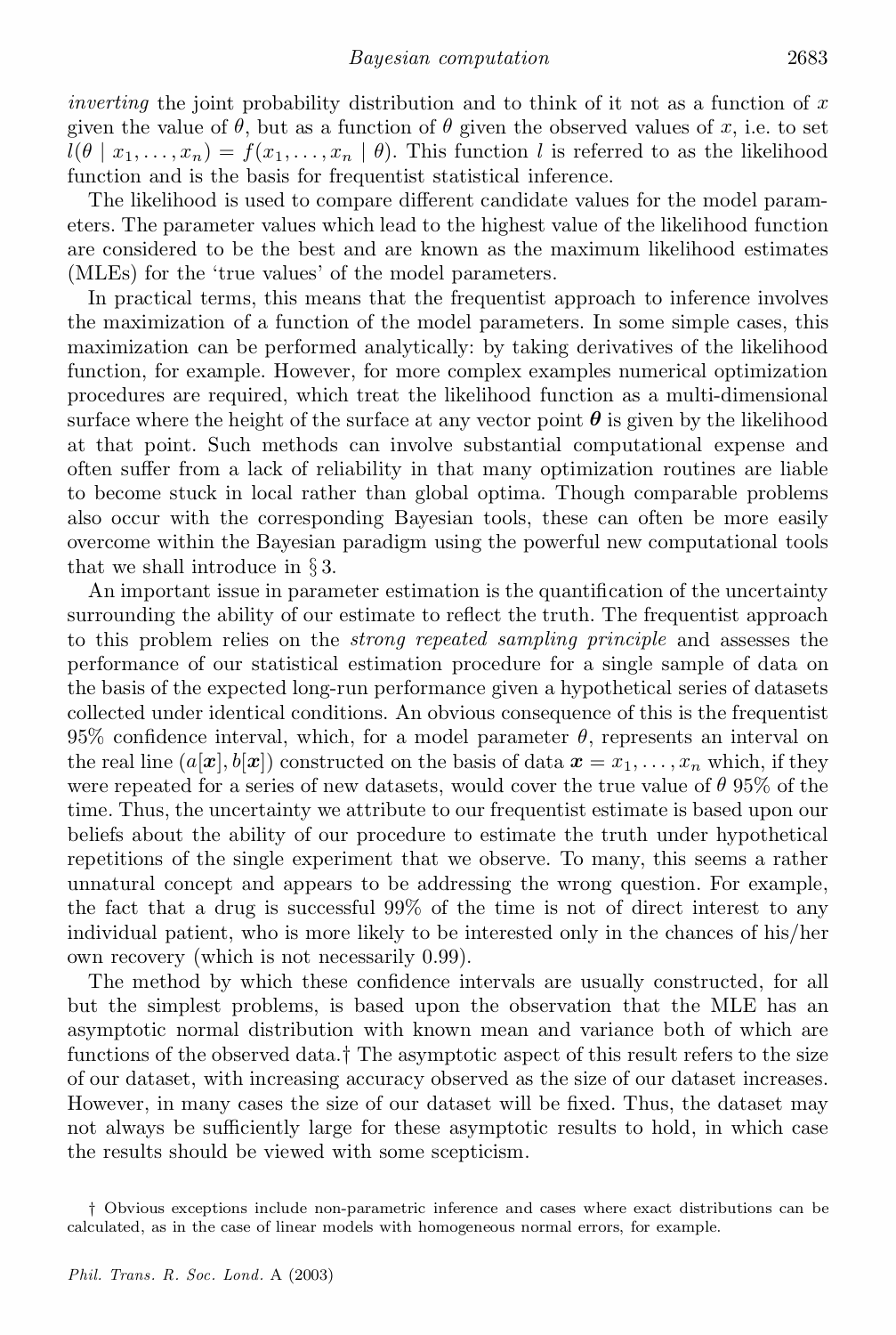

Figure 1. Reverend Thomas Bayes (1702–1761). British mathematician and Presbyterian minister, famous for both the theorem in probability and the statistical philosophy that now bear his name.

#### (*b*) *The Bayesian approach*

The Bayesian approach to statistical inference is based upon Bayes' theorem (Bayes 1763), which, for continuous random variables, states that

$$
\pi(\boldsymbol{\theta} \mid \boldsymbol{x}) \propto f(\boldsymbol{x} \mid \boldsymbol{\theta}) p(\boldsymbol{\theta}).
$$

The distribution  $\pi(\theta \mid x)$  is referred to as the *posterior* distribution and represents our beliefs about the model parameters after having observed the data *x*. The distribution  $p(\theta)$  is referred to as the *prior* and is concerned with our original beliefs about  $\theta$  before observing the data. Thus, Bayes' theorem allows us to update our prior beliefs on the basis of the observed data to obtain our posterior beliefs, which form the basis for our inference.

As in the frequentist case above, the Bayesian approach ends up with a function of the model parameters given the observed data, but this time our inference is in the form of a probability distribution for  $\theta$  rather than a simple point estimate. This illustrates one of the fundamental differences between the beliefs of the Bayesian and frequentist statisticians. The frequentist statistician believes that there exists a fixed true value for the model parameters and tries to estimate this value by maximizing the likelihood. The Bayesian believes that the unknown parameters have a fixed but unknown distribution which represents their beliefs about those parameters having observed the data. Note that the Bayesian may also believe that a true value exists, but since this can never be known with absolute certainty they prefer to think instead in terms of a distribution which reflects this uncertainty. As their level of information increases, the width of this distribution decreases and, in the limit (i.e. omnipotence),

 $\dagger$  Note that statistical distributions need only be specified up to proportionality, since it is the shape of the distribution that determines the relative probabilities of different values under that distribution. If distribution  $\pi(\theta) \propto q(\theta)$ , then  $\pi$  is 'normalized' by dividing by  $\int q(\theta) d\theta$ .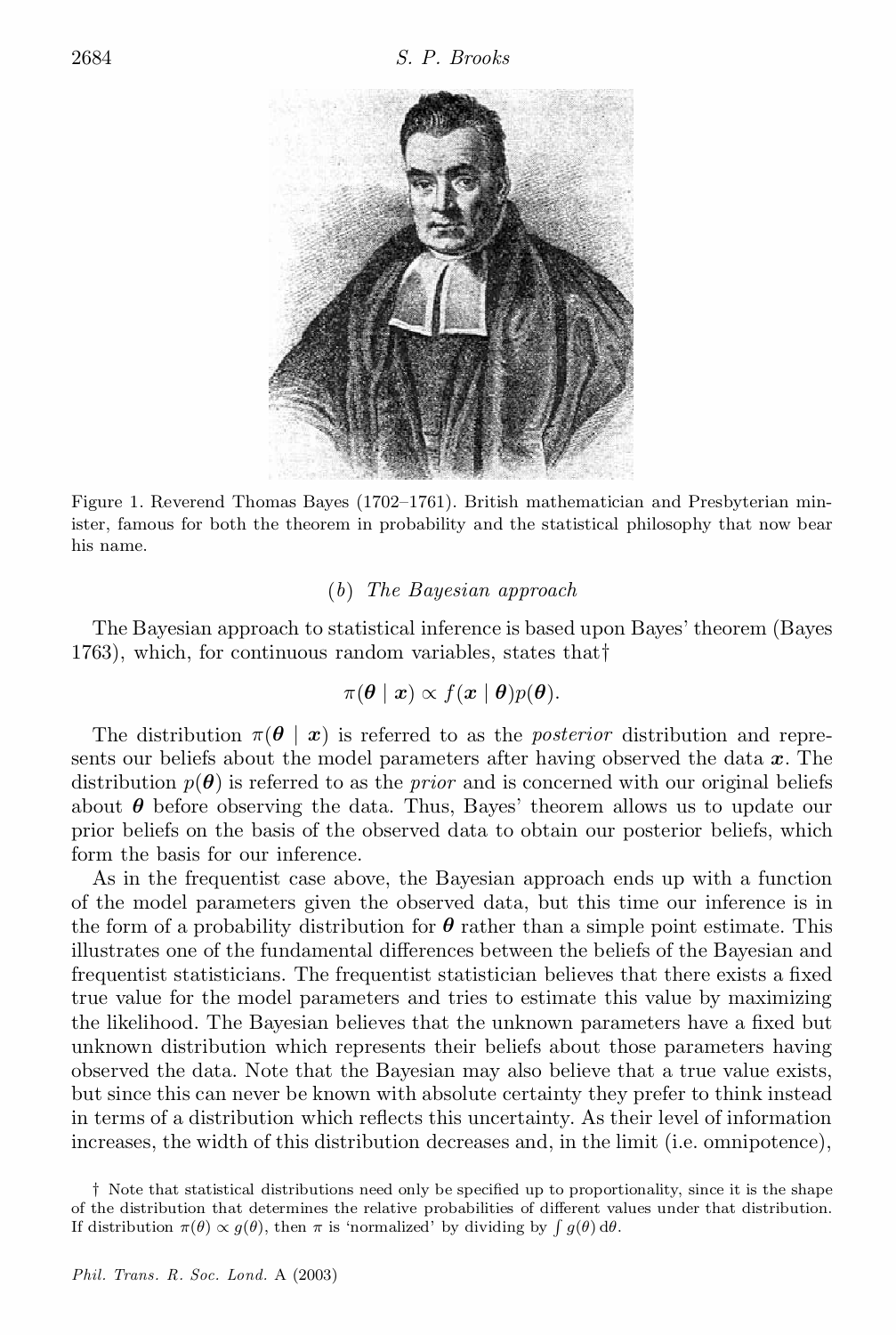the Bayesian would, in theory, end up with a point mass (i.e. a single value with probability one) on a particular value for the parameter of interest.

From a practical perspective, this complex multi-dimensional posterior distribution may be difficult to interpret in terms of the physical process under study. In practice, we often summarize the distribution by calculating a variety of interpretable univariate summary statistics such as posterior means and variances for example.

Point estimates for parameters of interest are obtained via the specification of a loss function. This approach stems from the gaming roots of the Bayesian approach. The Bayesian approach to parameter estimation is to choose the value which minimizes their expected loss under the posterior distribution for some loss function ascribing a hypothetical cost (financial or otherwise) to getting the estimate wrong. For example, the quadratic error loss function for estimating the true value  $\theta$  by  $\phi$  is given by  $\mathcal{L}(\phi - \theta)^2$ , which increases in size the further our estimate lies from the truth. With this particular loss function it turns out that for any problem the estimate (i.e. value of  $\phi$ ) which minimizes the expected value of this loss function over values of  $\theta$  simulated from the posterior distribution is simply the posterior mean. Thus, if we chose the quadratic error loss function, our best estimate of the true parameter value would be the posterior mean. Other loss functions would lead to other estimates for the parameter of interest. For example, under the zero-one loss function, under which we incur a penalty of 1 if we choose the incorrect value and no penalty at all if we are correct, the best estimate is the posterior mode.

This provides us with an interesting comparison between the Bayesian and frequentist approaches to parameter estimation. If we adopt a flat prior distribution for our parameter of interest, the corresponding posterior distribution for that parameter will be of identical shape to the joint probability distribution  $f(x | \theta)$ . Therefore, locating the mode of the posterior distribution (i.e. adopting the zero-one loss function) with a flat prior provides an identical estimate of the parameter of interest as the frequentist approach. Many Bayesians have used this simple point to criticize the frequentist approach as being inherently Bayesian, but with an unjustifiable restriction to flat prior distributions and zero-one loss functions.

The Bayesian approach to statistical inference provides a far more natural framework to consider the concept of parameter uncertainty and the posterior variance provides us with a direct measure of the uncertainty associated with any given parameter. A more detailed uncertainty indicator is the credible interval, the Bayesian equivalent of the frequentist confidence interval. A  $95\%$  credible interval for a particular parameter  $\theta$  is an interval on the real line within which  $\theta$  lies with probability 0.95. There is no assumption here of the properties of our estimation process under hypothetical replications of our original experiment and the interpretation of the interval is arguably more natural than the frequentist analogue. Of course, the interval will depend upon the prior distributions adopted, though this influence typically decreases with increasing size of the original dataset.

#### (*c*) *Tossing the euro*

To illustrate the difference between the frequentist and Bayesian approaches let us return to our coin-tossing example and suppose that we decide to toss a newly minted euro coin 10 times and observe 8 heads. Given that the probability of a head is  $\theta$ (the estimation of which is the object of our exercise), the probability distribution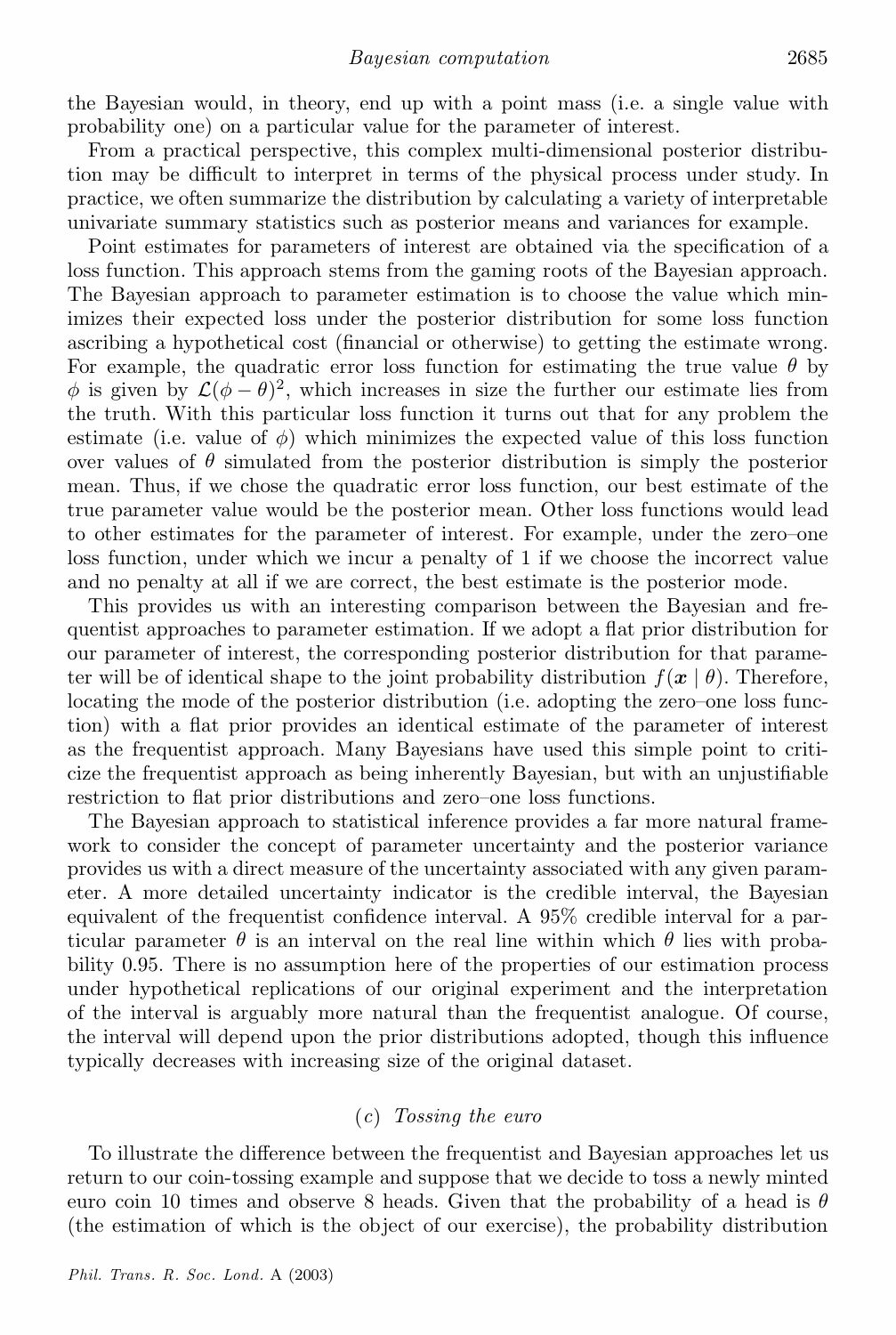

Figure 2. (a) Illustration of different possible shapes of the beta distribution. (b) Posterior distribution for  $\theta$  under a flat prior distribution and for  $n = 4, 8, 32, 128, 256$ , with  $x = n/2$ . Note that the larger the value of  $n$ , the higher and narrower the peak.

for this outcome  $(x = 8$  heads out of a total of  $n = 10$  trials) is given by the binomial distribution, i.e.

$$
f(x \mid \theta) = \frac{n!}{x!(n-x)!} \theta^x (1-\theta)^{n-x},
$$

where x!, pronounced 'x factorial', is simply x multiplied by  $x - 1$  multiplied by  $x - 2$  and so on until we reach 1. As described above, the likelihood function  $l(\theta | x)$ therefore takes the same form and it is fairly easy to see that it is maximized at  $\theta = x/n.$ †

To conduct a Bayesian analysis, we begin by placing a prior distribution on the parameter  $\theta$ , which, since it is a probability, lies between zero and one. This prior can take many different forms and is intended to reflect our own personal beliefs about what parameter values we believe to be likely before observing the outcome of our experiment. In the absence of any *a priori* information, we might adopt a flat prior distribution for  $\theta$  which makes all possible values of  $\theta$  equally likely, i.e.  $p(\theta) = 1$ . more general prior distribution which provides us with additional flexibility in terms of the range of beliefs that can be expressed is to take the beta distribution so that  $p(\theta) \propto \theta^{a-1}(1-\theta)^{b-1}$ . The variables a and b are our prior parameters and can be chosen so as to reflect our own personal beliefs. Figure  $2a$  illustrates the shape of the beta distribution for different values of a and b. Taking  $a = b = 1$ , we obtain the flat (or uniform) distribution, and whenever  $a = b$  we obtain a distribution which is symmetric about  $\theta = \frac{1}{2}$ .

Taking a beta prior distribution, we obtain the following posterior distribution:

$$
\pi(\theta \mid x) \propto f(x \mid \theta)p(\theta) \propto \theta^{x+a-1}(1-\theta)^{n-x+b-1}.
$$

Thus, the posterior distribution for  $\theta$  is also in the form of a beta distribution with parameters  $x + a$  and  $n + b - x$ . This has mean

$$
\frac{x+a}{n+a+b},
$$

Taking the derivative of  $\log l(\theta | x)$  with respect to  $\theta$  and setting to zero, we obtain

$$
\frac{x}{\theta} - \frac{n-x}{1-\theta} = 0.
$$

Taking the second derivative confirms that this is indeed a maximum.

*Phil. Trans. R. Soc. Lond.* A (2003)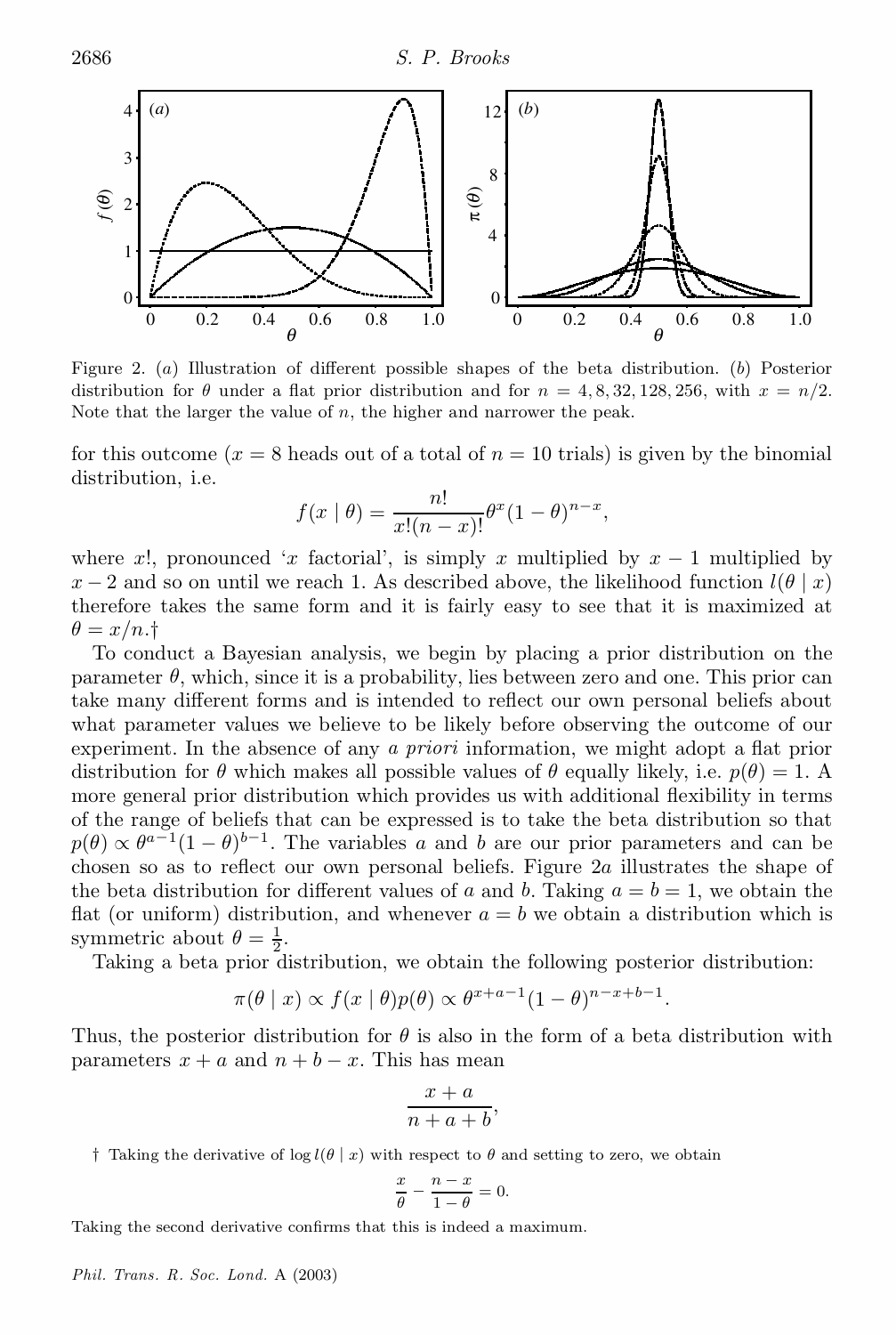mode

$$
\frac{x+a-1}{n+a+b-2}
$$

and variance

$$
\frac{(x+a)(n+b-x)}{(n+a+b)^2(n+a+b+1)}.
$$

Note the clear difference between the posterior estimates and the MLE but that if we take a flat prior distribution (i.e.  $a = b = 1$ ), then the posterior mode is exactly the MLE, as we should expect. Note also that as the sample size increases, the posterior mean and mode both converge to the MLE<sup>†</sup> and the posterior variance tends to zero. Figure 2b provides an illustration of the posterior distribution for  $p$  under a uniform prior distribution for different sample sizes observing  $x = n/2$  heads in each sample of size  $n$ . The posterior variance clearly decreases with sample size and, as  $n$  increases, the posterior distribution puts increasing weight on the MLE, which is  $0.5$  here.

A practical problem with the Bayesian approach, the solution to which was one of the main catalysts for the re-emergence of the paradigm into mainstream statistics, is the difficulty associated with exploring and summarizing realistically complex posterior distributions. Unlike the coin-tossing example, in most practical problems, summary statistics, such as the posterior mean and variance of parameters of interest, will not be available analytically and computational tools are required to gain meaningful inference from the posterior distribution. The introduction to the statistical literature of the technique known as Markov chain Monte Carlo (MCMC) in the late 1980s overcomes this problem and greatly simplifies the Bayesian analysis of even the most complex data.

#### 3. Bayesian computation

MCMC methods date from the original work of Metropolis *et al*. (1953), who were interested in methods for the efficient simulation of the energy levels of atoms in a crystalline structure. The original idea was subsequently generalized by Hastings (1970), but its true potential was not fully realized within the statistical literature until Gelfand & Smith (1990) demonstrated its application to the estimation of integrals commonly occurring in the context of Bayesian statistical inference. $\ddagger$ 

Basically, MCMC methods provide a mechanism for generating observations from arbitrarily complex probability distributions, such as the posterior distribution arising from a Bayesian statistical analysis. This provides a practical means for obtaining inference by drawing a series of observations from our posterior distribution and then calculating sample estimates of any quantities of interest. In practice, this usually means calculating the sample means and variances of all model parameters, though posterior modes, inter-parameter correlations and quantiles may also be of interest, for example. Based upon a sample from the posterior distribution, these empirical

 $\frac{1}{2}$  This is perhaps most easily seen by reformulating the posterior mean as  $(1-w)[a/(a+b)] + w[x/n]$ , where  $w = n/(a + b + n)$ . Thus, the posterior mean is a weighted average of the MLE and the prior mean. As the sample size increases, the value of *w* tends to 1, giving all weight to the MLE.

 $\ddagger$  The calculation of posterior means and variances, for example, are essentially integration problems.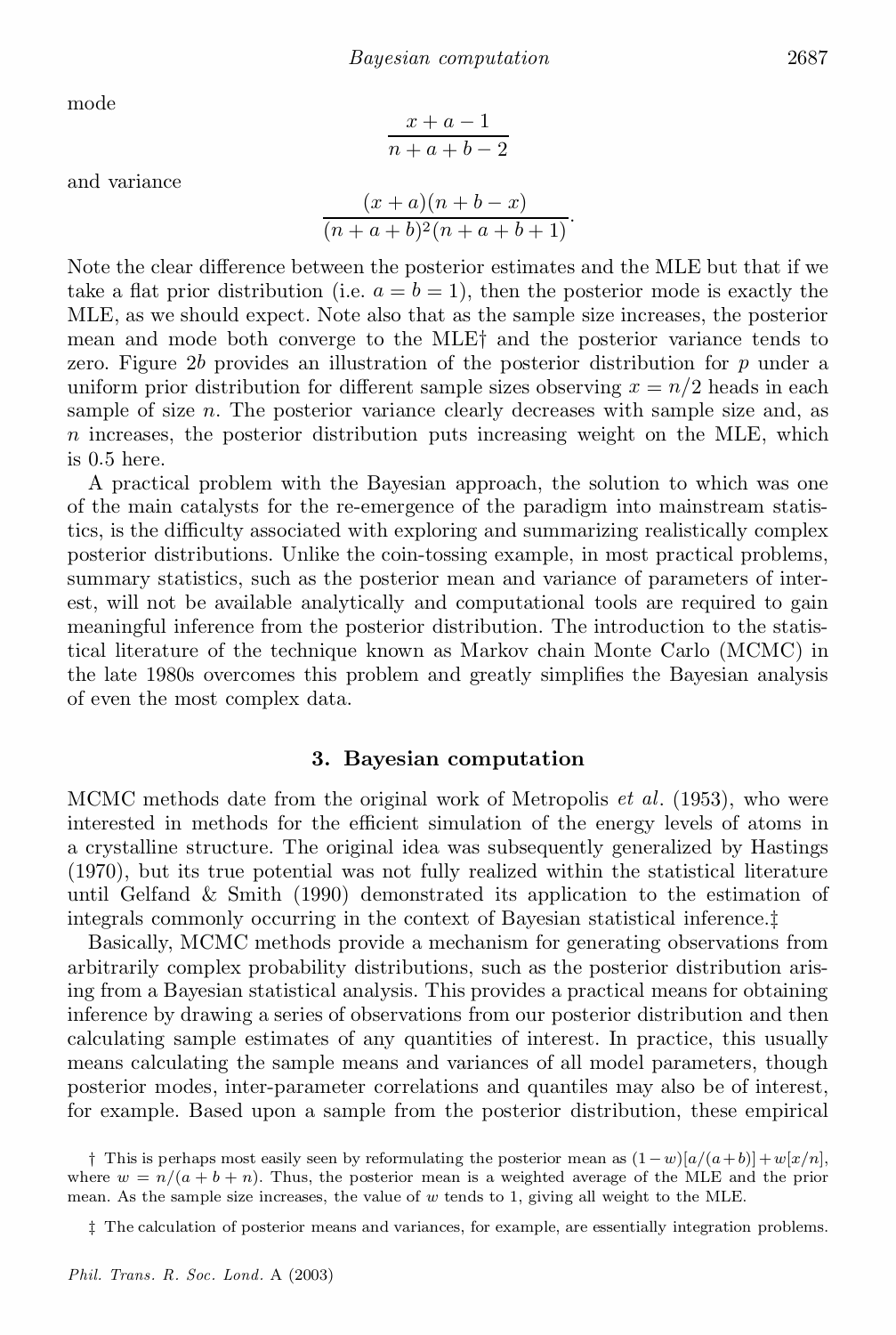estimates approximate the true values under the posterior distribution and arbitrary accuracy can be obtained by increasing the sample size.

Generic methods for drawing samples from specific or even general statistical distributions have been around for some time. However, until the advent of MCMC methods there was no way of efficiently generating samples from arbitrarily complex multivariate distributions. MCMC methods work by constructing what is known as a Markov chain, which is essentially a series of observations generated one after the other so that the value at any point in the sequence depends only upon the preceding value. The key to MCMC methods is to construct a chain which has the property that certain key characteristics of the sequence of generated values are exactly the same as those from a sample of observations from the statistical distribution of interest. In particular, the marginal distributions of the sampled values is exactly that corresponding to the posterior distribution of interest, so that the sample mean of the sequence approximates the true mean under the posterior distribution, for example.

The MCMC algorithm itself can be likened to an explorer who wishes to map a complex and uncharted landscape. The landscape corresponds to the highdimensional surface representing the probability distribution of interest, in this case a posterior distribution. The aim is to explore this surface and to learn about certain key properties such as the proportion of the total volume beneath a particular area on the surface, for example. The surface itself is `normalized' so that the total volume beneath it is 1. Thus the volume beneath any particular area will be bounded between 0 and 1 and corresponds to the probability that a random draw from the corresponding probability distribution lies within that area. By estimating such volumes, we can answer questions such as 'what is the probability that parameter  $p$ is positive', for example. Similarly, by roaming the surface in such a way that the time spent in any area is proportional to the volume beneath that area, we can estimate the mean of our distribution by simply recording our position on the surface at regular intervals and calculating the corresponding sample mean.

Continuing our analogy, these surfaces are typically so complex that the explorer cannot simply plan an entire route around the landscape but must instead explore the surface constructing a suitable path as he goes. The MCMC algorithm provides a very simple framework for randomly determining where to travel next given the current position. By breaking the exploration process into a series of simple steps, arbitrarily complex surfaces can be mapped. The more complex the surface, the longer the route and the greater the computational expense. However, since the explorer is attracted to the higher ground, the peaks tend to be identified at a very early stage and the overall shape of the surface therefore quickly becomes apparent. As we continue the mapping process we add finer and finer detail until an adequate resolution is obtained. As an illustration, figure 3 provides several stages in the exploration of a simple Beta(5; 5) distribution. We can clearly see the increase in accuracy as the exploration process (number of sampled observations) increases.

In contrast, the frequentist approach to statistical inference can be likened to a mountain climber given the task of scaling a complex surface, which, in this case, corresponds to the likelihood function. The climber is less interested in the overall shape of the surface, and more interested in the location and shape of the highest peak (corresponding to the MLE), which is a far more specific goal and requires far higher resolution (at least at the peak) than that of the Bayesian explorer. The climber's path is based upon sequential rules, much like the MCMC algorithm, and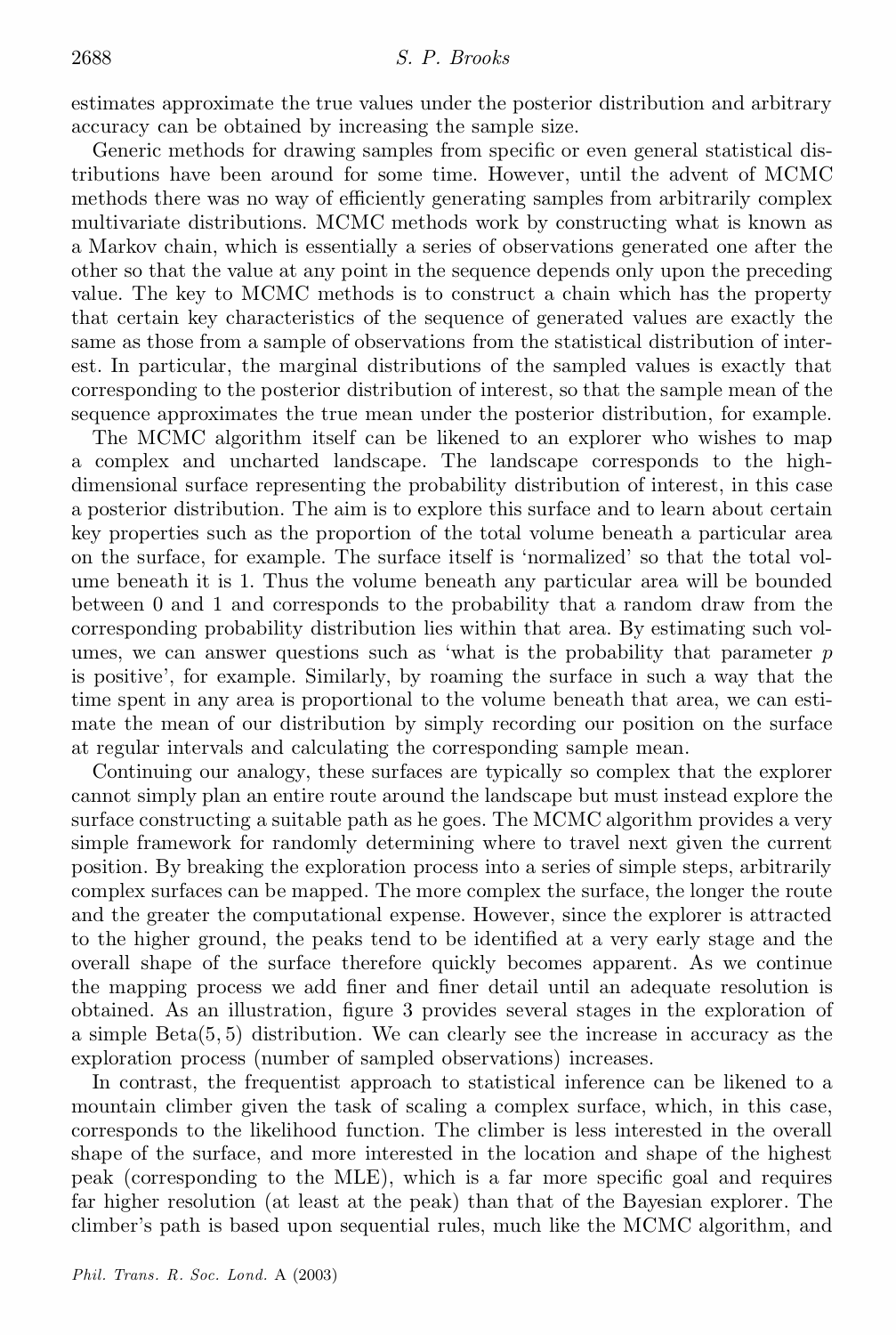

samples of size  $(a)$  5,  $(b)$  50,  $(c)$  500 and  $(d)$  5000.

the simplest approach is for the climber to consider the gradient in all directions at his current position, travelling in the direction of the steepest uphill gradient until he can ascend no further. The problem with this rule is that if he starts somewhere on the slope of a minor hill, he will immediately ascend that hill until he reaches its peak. He will then be unable to descend the other side (because of his uphill-only rule) to reach the next or any other peak which may be higher than his current position. Thus, the climber easily becomes stuck in local rather than global maxima.

There have been many suggestions for improving on this basic rule, many of which automatically move uphill but allow the occasional random downhill move whose probability decreases with the depth of the descent. This allows the climber to descend local peaks so as to locate more prominent peaks elsewhere. However, even these are still not guaranteed to locate the correct peak within a finite time. Various more technical improvements to the basic approach are also available, and these are designed to make the chances of locating the correct peak increase as the simulation continues. However, these rules depend upon the shape of the surface, with a more-complex (or high-dimensional) surface demanding more-complex rules so that there exists a practical limit to the complexity of the surface that the climber can successfully cover.

In practice, simplifying assumptions or approximations are often made to more complex surfaces in order to facilitate the frequentist exploration process. In contrast, the advent of MCMC methods means that the Bayesian need not concentrate solely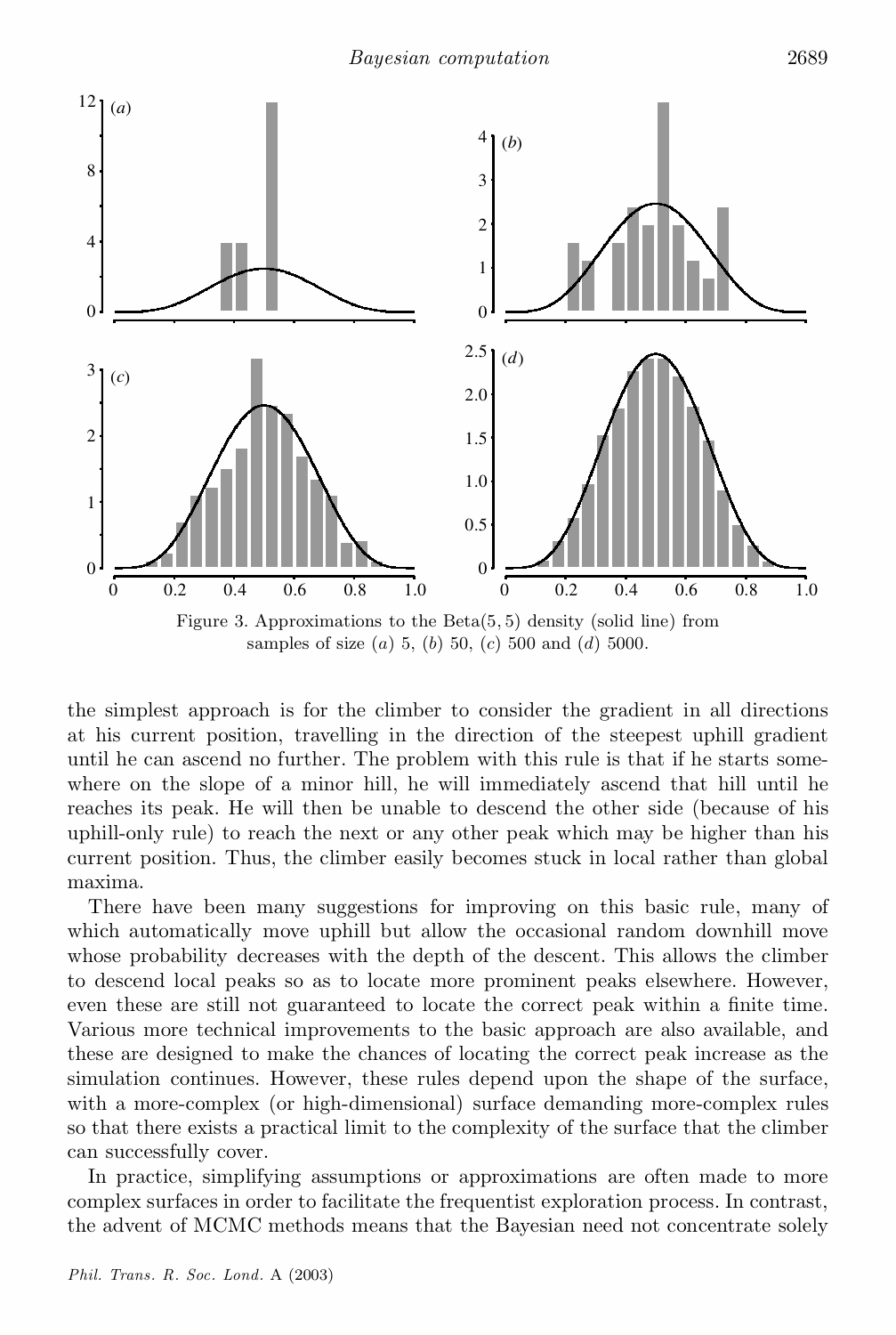on simple models and now has the tools to explore the increasingly complex model structures that are the focus of many areas of modern scientific research.

#### 4. An average model?

Statistical inference is not limited to parameter estimation. Hypothesis testing, in which we discriminate between competing models in order to gain a better understanding of the structure of the stochastic system under study, is also a common goal.

The frequentist approach to model selection uses methods such as the likelihood ratio test to compare nested models to determine whether or not a particular parameter (or set of parameters) should be included within the model. To perform a likelihood ratio test, the value of the likelihood is calculated at the corresponding MLEs for both models. The ratio of these two likelihood values is then compared with appropriate statistical tables to determine whether or not the ratio is 'significantly' large. If it is, we reject the hypothesis that the parameters in question may be excluded from the model. As with the construction of frequentist confidence intervals and standard errors, the distribution of the likelihood ratio test statistic is asymptotic and is only approximately true even for moderate sample sizes.

Alternatively, procedures based upon information criteria, such as the AIC (Akaike 1974), can be used. Such criteria are derived from information theory and are based upon the evaluation of the log of the likelihood at the MLE, combined with a penalty term accounting for the number of parameters in the model. This penalty term ensures that parsimonious models are preferred so that if two models provide the same likelihood value at their corresponding MLEs, then the model with fewer parameters is selected. The inclusion of the number of parameters as an appropriate penalty term derives from an approximation to the bias inherent in the procedure of simply comparing the likelihoods alone. The AIC provides an approximation to a formal information-theoretic comparison procedure but performs well only when the observed dataset is large and when `good' models are compared (Burnham & Anderson 1998).

In practice, when there are many plausible models to compare, the frequentist approaches to model selection may be computationally very costly. Exhaustive evaluation of all plausible models may be prohibitively expensive since the MLE must be calculated for each model in turn. Thus, various model exploration procedures have been proposed which attempt to identify the best models without having to evaluate them all. Perhaps the most common approach in the context of nested models is to evaluate the most-complex model first and then evaluate all models which can be derived from that model by the removal of a single model parameter. If an improvement can be found (according to some comparison criterion), the original model is replaced by the best alternative and the procedure repeated by considering all submodels obtained by deleting a second model parameter. This process is repeated until no further improvement is obtained. Various alternative implementations are available, such as starting with the smallest rather than the largest model and adding rather than deleting parameters, but all such procedures exhibit a tendency to get stuck at locally optimal models and none are guaranteed to find the best model.

The Bayesian approach to model discrimination is based upon an extension to the posterior distribution to include not only uncertainty as to the model parameters,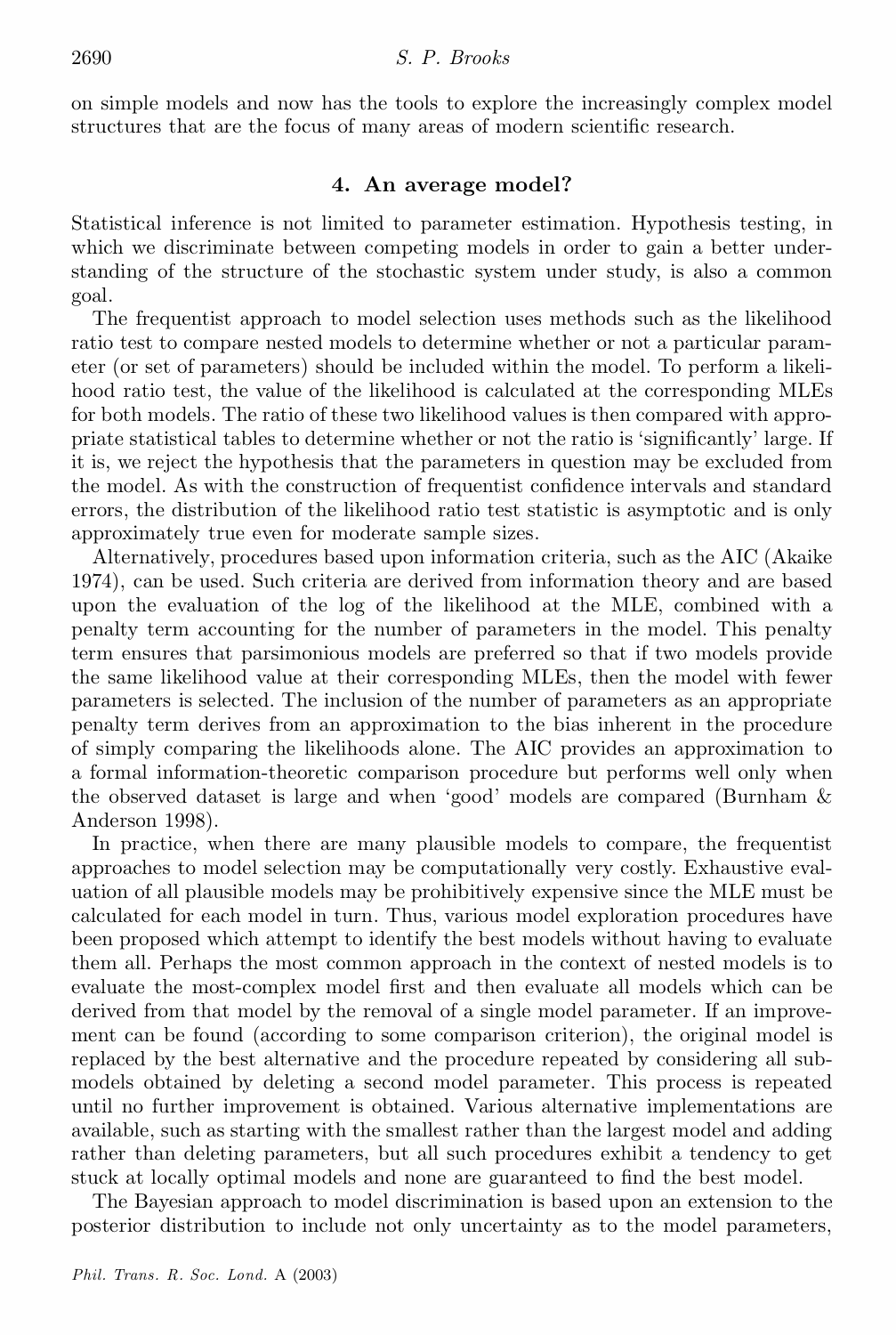but also the model itself. Suppose we observe data *x* and have a series of plausible models indexed by  $m = 1, \ldots, M$ . Suppose also that under model m we have a joint probability distribution for the observed data *x* given by  $f_m(x | \theta_m)$ , where  $\theta_m$ denotes the vector of parameters associated with model  $m$ . Then, by specifying a prior distribution  $p_m(\theta_m)$  for the model parameters under each model and a prior probability for each model,  $p(m)$ , we can derive a posterior distribution over both parameter and model space given by

$$
\pi(\boldsymbol{\theta}_m, m \mid \boldsymbol{x}) \propto f_m(\boldsymbol{x} \mid \boldsymbol{\theta}_m) p_m(\boldsymbol{\theta}_m) p(m).
$$

This joint posterior distribution can then be broken down into two components, since (by Bayes' theorem)

$$
\pi(\boldsymbol{\theta}_m, m \mid \boldsymbol{x}) = \pi(\boldsymbol{\theta}_m \mid m, \boldsymbol{x}) \pi(m \mid \boldsymbol{x}),
$$

where  $\pi(\theta_m \mid m, x)$  denotes the posterior distribution under model m and  $\pi(m \mid x)$ denotes what we call the 'posterior model probability' representing our beliefs, having observed data  $x$ , of the probability that model  $m$  is the true model given that one of models  $1, \ldots, M$  is true.

Having obtained these posterior model probabilities we have two choices. We can either use them to discriminate between the competing models by computing the Bayes factor, which is simply the ratio of the posterior odds (the ratio of the posterior to the prior model probability) for any two competing models (Kass & Raftery 1995), or, if we are interested in prediction for example, we can use them to combine the predictions from the different models by weighting them according to their posterior model probability. In this way, we obtain predictive inference which properly reflects both sources of uncertainty (i.e. that associated with the model parameters and with the model itself) and provides a more realistic prediction than anything based upon any one of the models under consideration. The ability to perform modelaveraged predictive inference is one of the great advantages of the Bayesian approach and ensures that predictive inference fully accounts for both parameter and model uncertainty.

The second substantial advantage of the Bayesian approach to model discrimination, as with parameter estimation, is the availability of computational tools capable of undertaking analyses that are either impossible or at least prohibitively computationally expensive to undertake within the frequentist paradigm. Such problems are commonly encountered when very large numbers of models need to be explored. These Bayesian tools, known as trans-dimensional (TD)MCMC methods (Green 1995), are a fairly straightforward extension to the MCMC algorithm, but allow for the construction of Markov chains capable of exploring the more complex posterior distribution described above.

As with the benefits of MCMC methods over the frequentist alternatives, TDM-CMC methods allow us to explore almost arbitrarily large model spaces. This removes the need to ignore plausible models simply to reduce the model space, as is often the case for frequentist analyses. However, TDMCMC methods are a relatively new addition to the statistical literature, and the construction of the necessary between-model transitions, though well understood in theory, can be rather difficult to implement in practice. Ultimately, such techniques will only be routinely applied in practice once a suitable implementational framework has been established and incorporated into widely available computer packages. We are still some way off from developing this framework and this is the focus of a great deal of current methodological research.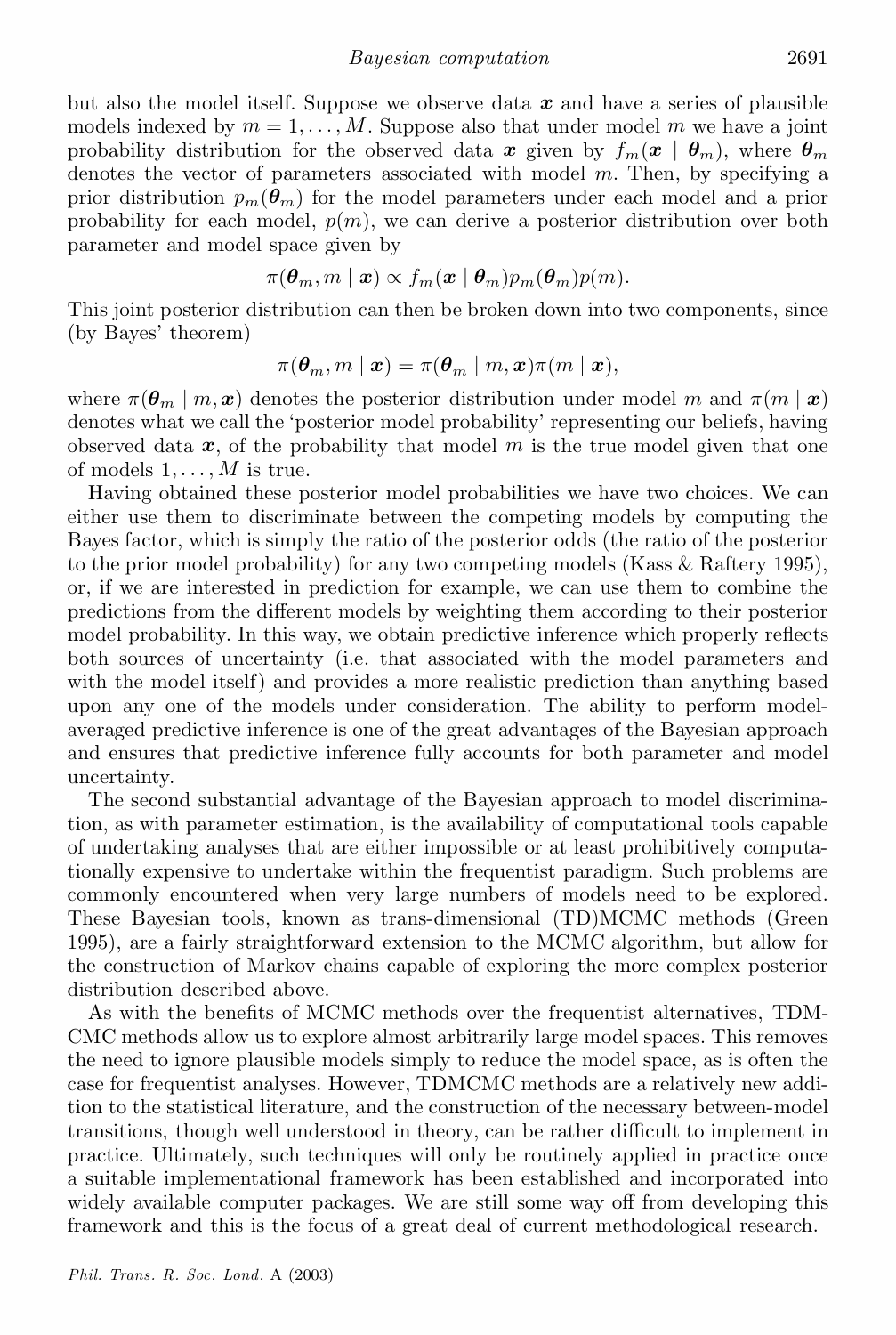#### 2692 *S. P. Brooks*

#### 5. Modelling bird survival

As an example of a model-selection problem highlighting the potential advantages of the Bayesian approach using TDMCMC, we consider a problem from population ecology.

Data collection for wildlife populations is often performed using capture-recapture and/or tag-recovery techniques (Schwarz  $\&$  Seber 1998) which involve marking animals (often at birth) and then recording subsequent resightings either alive (recapture) or dead (recovery). The primary aim of such studies is to learn about the survival dynamics of the population under study, though recovery and recapture rates may also be of interest. In particular, we often wish to study the dependence of the annual survival rate on a variety of factors such as age or year as well as any number of environmental or individual covariates.

We consider recapture–recovery data from a population of Scottish shags<sup>†</sup> (*Phalacrocorax aristotelis*) previously analysed by Catchpole *et al*. (1998). Shags move through three distinct life stages and are referred to as *pulli* in their first year, *immature* in their next two years, finally becoming *adult* in their fourth year. The survival, recapture and recovery parameters are assumed to depend on year and/or age, so that the full model has three groups of parameters:

 $\phi_a(t) = \mathbb{P}(\text{an animal of age } a \text{ alive in year } t \text{ survives until year } t+1);$ 

 $p_a(t) = \mathbb{P}(\text{an animal of age } a \text{ alive in year } t \text{ is registered at that time});$ 

 $\lambda_a(t) = \mathbb{P}(\text{an animal of age } a \text{ which dies in } [t, t+1], \text{ has its band returned}),$ 

for  $a \in \{1, 2, 3, A\}$ , where A represents adult. Different models can then be represented by placing different restrictions upon these parameters.

Here, we have no covariates, and are interested in determining the structure describing the dependence of survival upon age and/or year. The data were collected annually over a nine-year period and so the various combinations of year and age dependence provide us with almost 500 000 different models. For example, one model allows all parameters to depend upon both age and sex, while another may group the survival probability for ages 2 and 3 and set it constant for all time, etc. This provides an extremely difficult model-selection problem. From the frequentist perspective, it is computationally infeasible to exhaustively evaluate all models and so it is necessary to restrict the model space by `guessing' which models are likely to describe the data best. This is the approach taken by Catchpole *et al*. (1998), who identified the model with the following restrictions as that which minimized the AIC statistic (with a value of 12 197.7) amongst a small selection of alternatives:

$$
\phi_2(t) = \phi_3(t) = \phi_{\text{imm}}, \qquad \phi_A(t) = \phi_A; \np_1(t) = p_1, \qquad p_2(t) = p_2, \qquad p_3(t) = p_3; \lambda_1(t) = \lambda_2(t) = \lambda_3(t) = \lambda_4(t) = \lambda(t).
$$

The model here is described in terms of the restrictions imposed on the full model described earlier. In terms of survival, for example, we have time-dependent survival for pulli and a common survival rate for immatures which is constant over time, as

<sup>†</sup> A seabird somewhat similar to, but smaller than, a cormorant.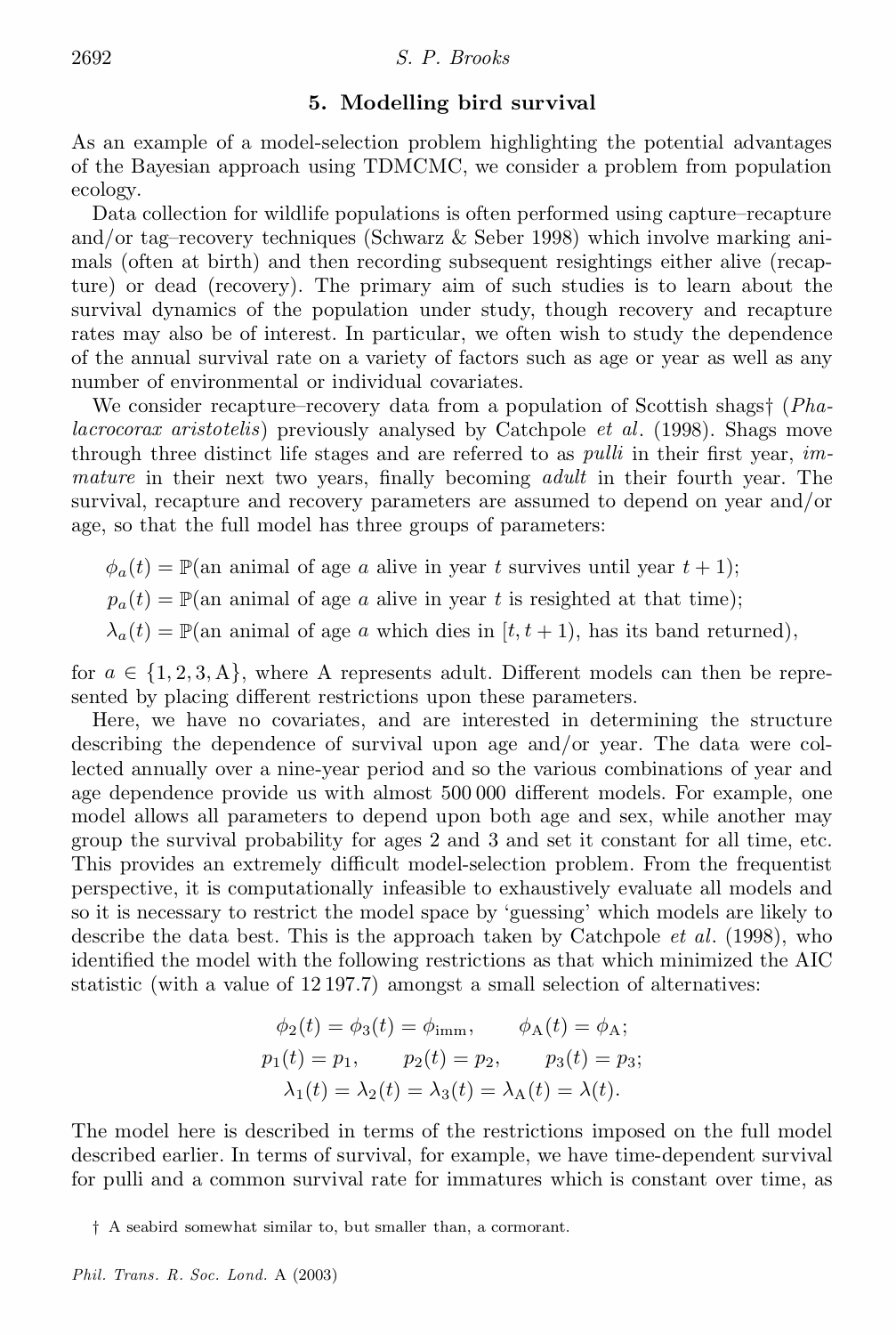is the adult survival rate. Similarly, the model suggests that the recovery rates are the same for all ages, but change over time.

The Bayesian analysis using TDMCMC does not need to restrict attention to only a small selection of models as it is capable of exploring a very large model space with reasonable efficiency. Adopting a uniform prior distribution for all model parameters and a flat prior distribution over models, the Bayesian analysis gives highest posterior model probability to the following model:

$$
\phi_2(t) = \phi_3(t) = \phi_{\text{imm}};
$$
  
\n
$$
p_1(t) = p_1, \qquad p_2(t) = p_2;
$$
  
\n
$$
\lambda_1(t) = \lambda_1, \qquad \lambda_2(t) = \lambda_3(t) = \lambda_{\text{imm}}, \qquad \lambda_A(t) = \lambda_A.
$$

This model suggests that adult survival is year dependent rather than constant across all years and is more consistent with current ecological thinking in that we would expect that annual environmental fluctuations at the breeding site would almost certainly affect their survival. This would not be the case for immatures, which remain at sea throughout the year and would be less vulnerable to the influence of such variations. This model also suggests that the recovery probabilities are age rather than year dependent. Again, this is more consistent with expert opinion since

the less experienced juveniles and first winter birds seem to die in ways associated with man (e.g. caught in nets or lobster pots) or in places where they are more likely to be found (e.g. blown inland or into estuaries, which rarely happens to older birds).

M. Harris (2001, personal communication)

Thus, we should expect a larger recovery rate for these shags and a corresponding age-dependent structure for recoveries, which was not observed in the earlier model.

It is worth noting that this model has an associated AIC statistic of 12 138.72 and therefore improves (from the frequentist perspective) upon the model discussed by Catchpole *et al.* (1998). The reason that this model was not identified in the original analysis is that it simply was not considered. If it had been possible to consider all plausible models within the frequentist analysis, then both Bayesian and frequentist analyses would have identified the same model and would therefore have provided the same conclusions. Thus, it is the tool rather than the philosophy that leads us to the right result, as is often the case.

#### 6. Looking to the future

To many, the Bayesian approach exhibits a natural affinity with recent scientific philosophy, stressing the advantages of cumulative evidence-based practice. Though opponents criticize the subjectivity in that prior distributions need to be used, others see this as an advantage which, in many cases, provides an essential extra source of information and invariably improves the precision of parameter estimates. It is worth noting that the subjective choice of prior is not too dissimilar from the problem of choosing a significance level for the frequentist hypothesis test, for example. In fact, most criticisms aimed at one or other of the two approaches seem to have an analogue in the alternative approach. Computationally, for example, the problem of locating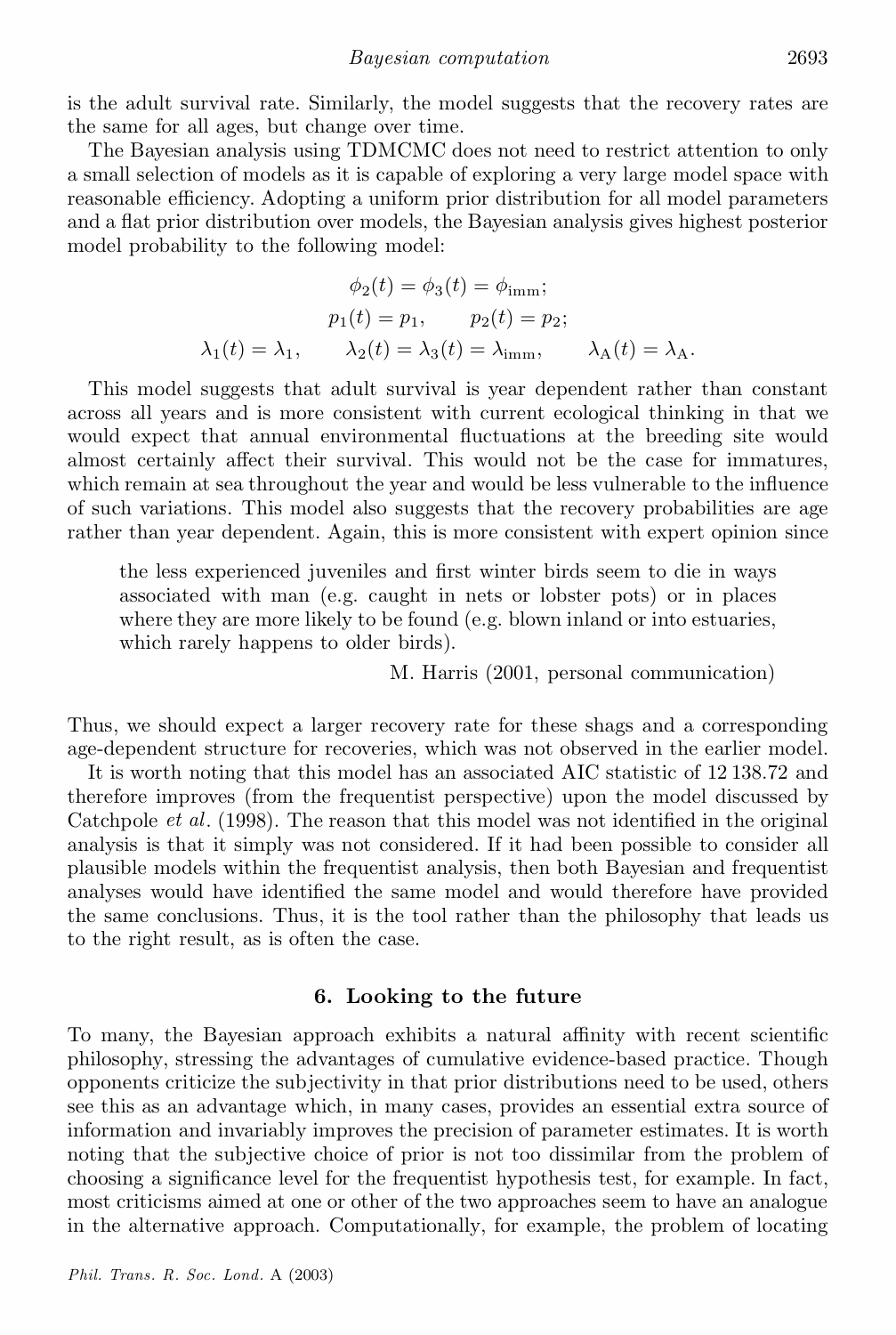the global maximum in the frequentist setting is comparable with determining the number of observations necessary for the corresponding MCMC simulation.

In practice, many researchers will be less interested in the philosophical foundation of the two distinct statistical approaches to inference than they are in getting the right answer to the specific questions arising from their own data. In many cases, the questions of interest will be partly directed by the statistical tools that have traditionally been available as well as the traditions of the discipline itself. For example, the automatic recourse to analysis of variance, t tests and  $\chi^2$  tests to analyse almost any dataset is standard in many disciplines. Such techniques are extremely easy to apply using standard and commonly available statistical packages and, if these techniques provide an answer to the question of interest, then the pragmatic approach is simply to use them. There is certainly little, if any, advantage in applying the Bayesian machinery to such problems, particularly given the fact that very few of the corresponding Bayesian techniques can be so easily implemented. Thus, if your primary question of interest can be simply expressed in a form amenable to a  $t$  test, say, there really is no need to try and apply the full Bayesian machinery to so simple a problem.

However, the many practitioners who find themselves tailoring their questions to the tools they have available; those who find themselves being forced to use unrealistic approximations or assumptions in their analysis; those who feel uncomfortable adopting essentially arbitrary critical values for testing hypotheses; or those who wish to incorporate additional information that could be conveniently expressed in the form of a prior distribution may find that the Bayesian approach provides an alternative which overcomes these difficulties. This may involve the construction of problem-specific code (as, in fact, is often necessary for frequentist analyses of `non-standard' datasets) in order to conduct the necessary simulations and this may present a barrier to many, the removal of which is perhaps one of the biggest challenges facing statistical methodologists today.

Statistical tools to undertake standard frequentist statistical techniques are widely available in an enormous range of computer packages. As restrictive as some of these tools may be in terms of the analyses they provide, they are generally quick and easy to use. Bayesian analyses, on the other hand, generally require the development of problem-specific computer code because the implementation of many of the Bayesian tools requires at least some element of `tuning' in order to achieve optimal performance. The development of techniques for automating this tuning process so that computer packages can begin to be developed is one of the biggest challenges facing statistical methodologists today, since, without them, many researchers will be unable to implement these methods themselves.

A recent success story is the development of the BUGS<sup>†</sup> project (Spiegelhalter *et al*. 1996) by the MRC Biostatistics Unit in Cambridge. This impressive suite of programs was originally developed to tackle a variety of standard problems encountered in medical statistics, but is now widely used in areas as diverse as ecology, sociology and geology. This powerful and very easy to use package enables statisticians and practitioners alike to analyse a wide variety of standard models as well as allowing a reasonable range of problem-specific models to be constructed and analysed.

y The BUGS package is freely available from the BUGS website at [http://www.mrc-bsu.cam.ac.uk/](http://www.mrc-bsu.cam.ac.uk/bugs/) [bugs/.](http://www.mrc-bsu.cam.ac.uk/bugs/)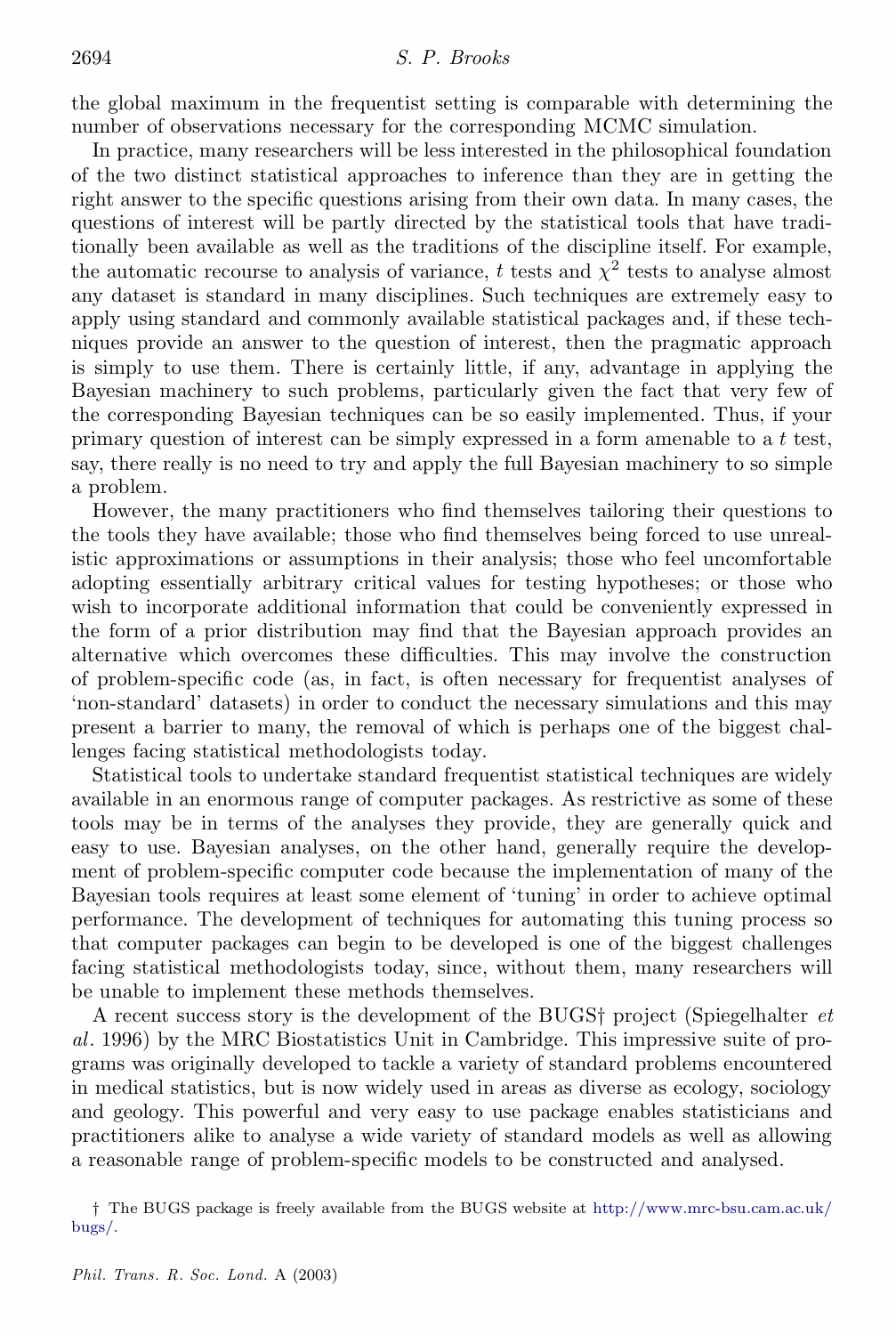However, the methodological framework is not yet in place to allow the construction of a general package capable of constructing arbitrary model structures. Nor do we yet have the methods in place to automate the model discrimination process via TDMCMC. Though some of the foundation work has already been laid (Brooks *et al*. 2003; Green 2003), there remains a great deal of work to be done in determining how to construct algorithms capable of moving efficiently between different models and, in particular, automating the selection of the various tuning parameters necessary to make these algorithms work well. It is the absence of these general implementation frameworks that has prevented the development of Bayesian statistical packages to rival the myriad of well-established frequentist packages already available. However, once this framework has been developed, the BUGS package will provide a template for the development of the next generation of statistical packages aimed at meeting the increasing demands of researchers working at the coalface of scientific research.

#### References

- Akaike, H. 1974 A new look at the statistical identification model. *IEEE Trans. [Automatic](http://www.ingentaselect.com/rpsv/cgi-bin/linker?ext=a&reqidx=/0018-9286^28^2919L.716[aid=32260]) Control* 19, 716-723.
- Arbuthnot, J. 1711 An argument for divine providence, taken from the regularity observed in the births of both sexes. *Phil. Trans. R. Soc. Lond.* 27, 186-190.
- Bayes, T. 1763 An essay towards solving a problem in the doctrine of chances. *Phil. Trans. R. Soc. Lond.* **53**, 370–418.
- Brooks, S. P., Giudici, P. & Roberts, G. O. 2003 Efficient construction of reversible jump MCMC proposal distributions (with discussion). *J. R. Statist. Soc.* B 65, 3–55.
- Burnham, K. P. & Anderson, D. R. 1998 *Model selection and inference: a practical informationtheoretic approach*. Springer.
- Catchpole, E. A., Freeman, S. N., Morgan, B. J. T. & Harris, M. P. 1998 Integrated recov ery/recapture data analysis. *Biometrics* 54, 33–46.
- de Finetti, B. 1970 *Teoria della probabilitia* vols 1 and 2. Einaudi: Turin. (Transl. 1974, 1975 *Theory of probability*, vols 1 and 2. Wiley.)
- de Moivre, A. 1718 *The doctrine of chances*. London: W. Pearson.
- Edgeworth, F. Y. 1893 Statistical correlation between correlated averages. *J. R. Statist. Soc.* 56,  $563-568$ .
- Fisher, R. A. 1922 On the mathematical foundations of theoretical statistics. *Phil. [Trans.](http://www.ingentaselect.com/rpsv/cgi-bin/linker?ext=a&reqidx=/1364-503X^28^29222L.309[aid=1182164]) R. Soc. Lond.* A 222, 309-368.
- Fisher, R. A. 1925 *Statistical methods for research workers*. Edinburgh: Oliver & Boyd.
- Galton, F. 1888 Co-relations and their measurement, chiefly from anthropological data. *[Proc.](http://www.ingentaselect.com/rpsv/cgi-bin/linker?ext=a&reqidx=/1364-5021^28^2945L.135[aid=5292984]) R. Soc. Lond.* 45, 135-145.
- Galton, F. 1889 *Natural inheritance*. London: Macmillan.
- Gauss, C. F. 1809 *Theoria motus corporum celestium*. Pertheset Besser: Hamburg. (Transl. 1857 *Theory of motion of the heavenly bodies moving about the Sun in conic sections*, C. H. Davis. Boston, MA: Brown.)
- Gelfand, A. E. & Smith, A. F. M. 1990 Sampling-based approaches to calculating marginal densities. *J. Am. Statist. Assoc.* 85, 398-409.
- Gelman, A. & Nolan, D. 2002 *Teaching statistics: a bag of tricks*. Oxford University Press.
- Green, P. J. 1995 Reversible jump MCMC computation and Bayesian model determination. *Biometrika* 82, 711-732.
- Green, P. J. 2003 Trans-dimensional Markov chain Monte Carlo. In *Highly structured stochastic systems*. Oxford University Press.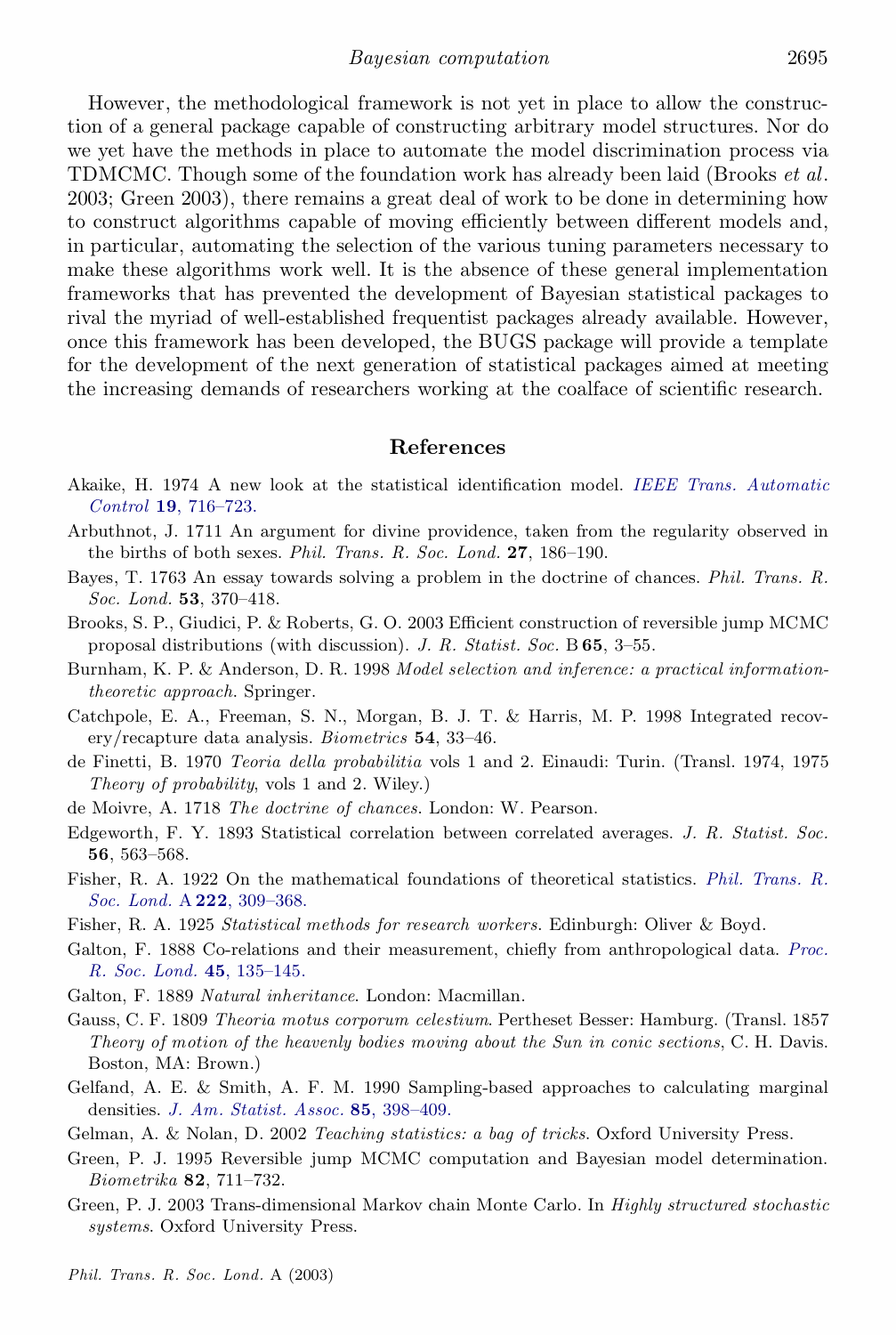- Hastings, W. K. 1970 Monte Carlo sampling methods using Markov chains and their applications. *Biometrika* 57, 97-109.
- Huygens, C. 1657 De ratiociniis in ludo aleae. In *Exercitationum mathematicarum* (ed. F. van Schooten), pp. 517–534. Leidein: Johannis Elsevirii.
- Jeffreys, H. 1939 *Theory of probability*. Oxford University Press.
- Kass, R. E. & Raftery, A. E. 1995 Bayes factors. *J. Am. Statist. Assoc.* **90**, 773–795.
- Laplace, P. S. 1774 Memoire sur la probabilite des causes par les evenemen. In *Memoires de l'Academie Royale des Sciences presentes par divers savans*, pp. 621-656.
- Legendre, A. M. 1805 Nouvelles méthodes pour la détermination des orbites des comètes. (Appendix: sur la méthode des moindres carrés). Paris: Courcier.
- Lindley, D. V. 1965 *Introduction to probability and statistics from aBayesian viewpoint*. Cambridge University Press.
- Metropolis, N., Rosenbluth, A. W., Rosenbluth, M. N., Teller, A. H. & Teller, E. 1953 Equations of state calculations by fast computing machines. *J. Chem. Phys.* **21**, 1087–1091.
- Neyman, J. & Pearson, E. S. 1933 On the problem of the most efficient tests of statistical hypotheses. *Phil. Trans. R. Soc. Lond.* A **231**, 289–337.
- Pearson, K. 1896 Mathematical contributions to the theory of evolution. III. Regression, heredity and panmixia. *Phil. Trans. R. Soc. Lond.* A 187, 253-318.
- Pearson, K. 1900 On the criterion that a given system of deviations from the probable in the case of a correlated system of variables is such that it can be reasonably supposed to have arisen from random sampling. *Phil. Mag.* 50, 157–175.
- Pearson, K. & Filon, L. N. G. 1898 Mathematical contributions to the theory of evolution. IV. On the probable errors of frequency constants and on the influence of random selection on variation and correlation. *Phil. Trans. R. Soc. Lond.* A 191, 229-311.
- Savage, L. J. 1954 *The foundations of statistics*. Wiley.
- Schwarz, C. J. & Seber, G. A. F. 1998 A review of estimating animal abundance. III. *Statist. Sci.* **14**,  $427-456$ .
- Spiegelhalter, D. J., Thomas, A., Best, N. G. & Gilks, W. R. 1996 *BUGS: bayesian inference using Gibbs sampling*, version 0.50. Cambridge: MRC Biostatistics Unit.
- Yates, F. & Cochran, W. G. 1938 The analysis of groups of experiments. *J. Agric. Sci.* 28, 556-580.
- Yule, G. U. 1897 On the theory of correlation. *J. R. Statist. Soc.* **60**, 812–854.